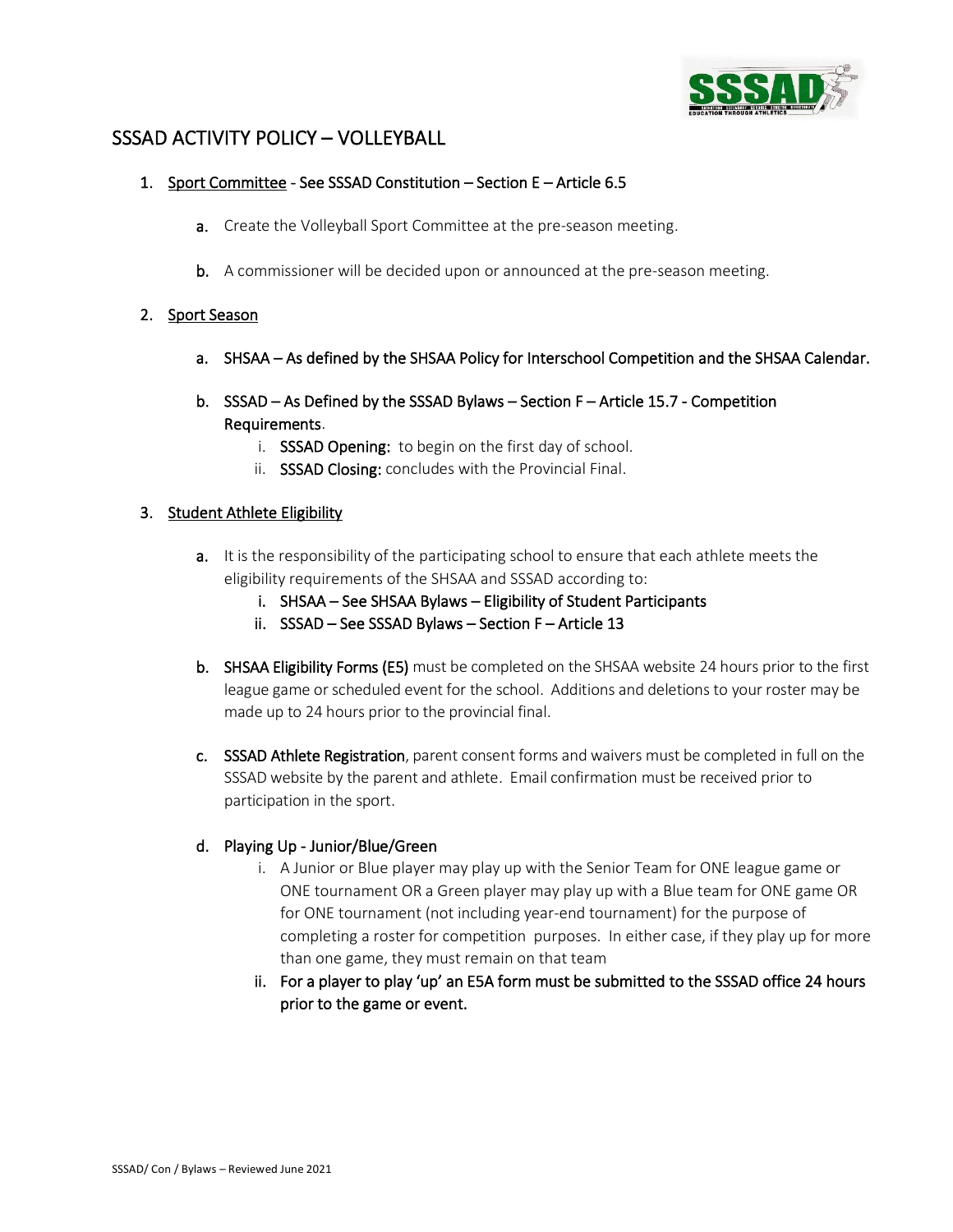# 4. Rules of Play

# a. SHSAA – The SHSAA Volleyball Activity Guide will be followed

# b. SSSAD exceptions:

- i. SSSAD will follow the Canadian Volleyball Association Rules of the previous year unless otherwise agreed by the coaches at a pre-season meeting.
- ii. Team Size:
	- 1. The team size is unlimited, but coaches can only register 15 players per match as per CVA Rule of Play.
	- 2. Team personnel on bench a max of 15 players may be dressed for any match and these players must be recorded on the score sheet. All 15 may play in the match.
	- 3. Maximum of 4 non-player personnel (including coaches) on the beach.
- iii. In best of 3 play, there will be rally scoring to 25 with the third game to 15 and sides switching at 8 points. A team must win by 2 points and there is no point cap.
- iv. In best of 5 play for playoffs, there will be rally scoring to 25 with the fifth game to 15 and sides will switch at 8.
- v. The Volleyball Canada warm-up protocol related to the safety of participants will be implemented for all SHSAA sanctioned competitions.
- vi. Red Card modification of the CVA red card penalty box rule. In such case that an athlete receives a red card – that athlete will be ejected from the match and must leave the gym facility. The coach and official will then follow SSSAD player ejection procedures.

# 5. League Structure

- a. Scheduling: The scheduling committee and the Athletics Consultant will create a schedule and distribute it to the coaches prior to June 1.
	- i. Re-Scheduling:
		- 1. May only be done under special circumstances through a mutual agreement of all teams involved and must be in consultation with the Athletics Consultant. The Officials Coordinator and the media must be advised well in advance of the schedule change.

#### ii. Schedule Formats:

- 1. Tri-school meets and or quad school meets the draw based on a master
	- schedule of successive years, will take into consideration:
		- a. A variation of three-school combinations
		- b. A balancing of home and away games
		- c. The number of 1st, 2nd and last games for each school in the schedule.
		- d. One or two gym schools
- 2. Tris The basic scheduling of tri-school matches will schedule matches at hourly intervals of 6:15, 7:15, and 8:15. The second and third match may be advanced in starting time provided both teams have at least a 15-minute warm-up period prior to the match. The order of teams playing shall be:
	- a. Host team plays 1st and 3rd matches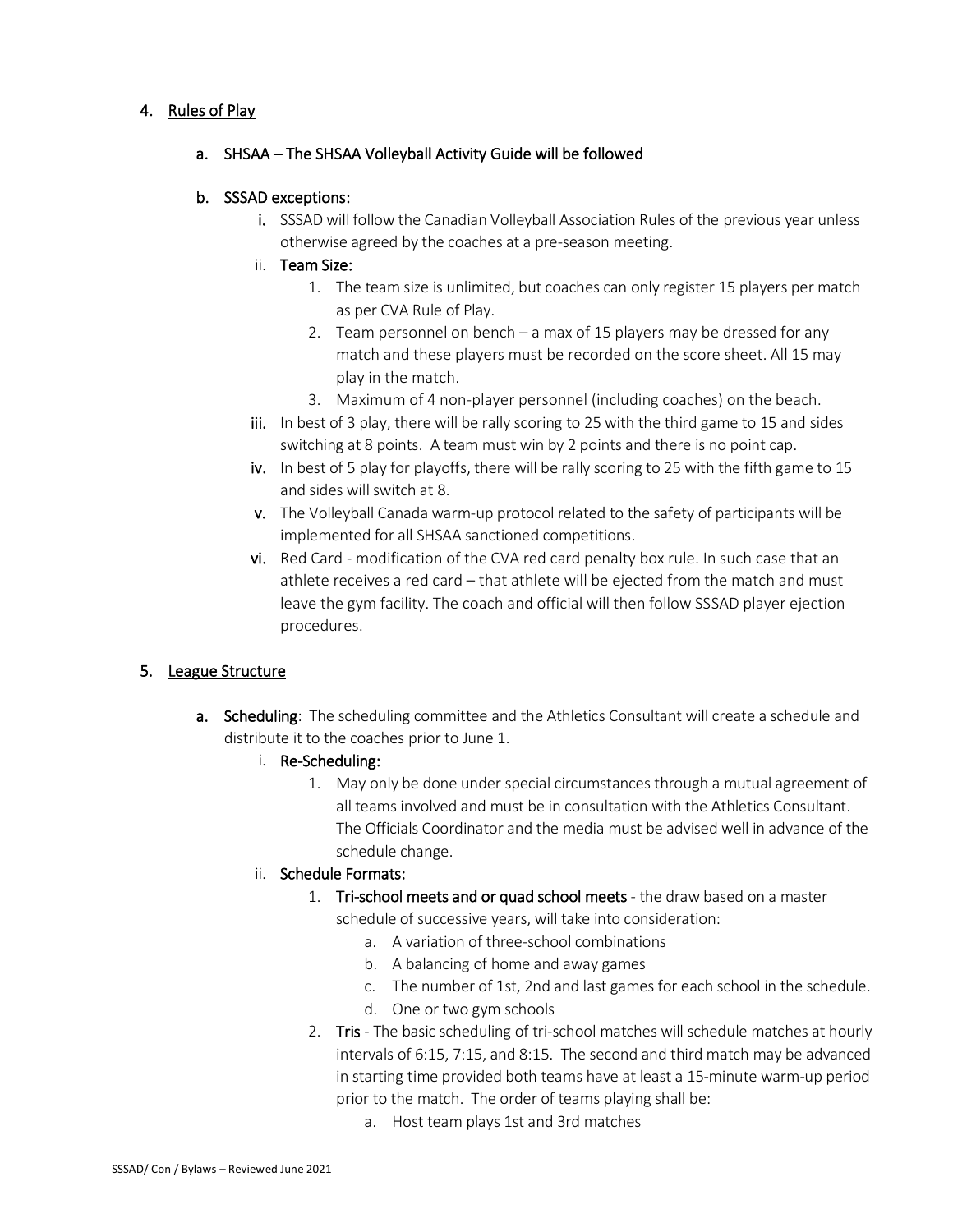- b. 2nd named team plays 1st and 2nd matches
- c. 3rd named team plays 2nd and 3rd matches.
- 3. Double Header In a schedule containing a double header format (with both boys and girls playing the same night) matches will be scheduled for 6:15 and 7:15 pm. If the double header is behind schedule, teams playing the late match will be granted a 15-minute warm up period prior to the start of the late match.
- 4. Singles The basic scheduling of a single match will be girls or boys at 6:15

### b. Hosting School Responsibilities

- i. Provide proper equipment for the game.
- ii. Each school should make every effort to provide a good quality meet with proper net tension top and bottom.
- iii. Provide the proper number of trained minor officials.
- iv. Provide warm up balls.

# c. League Standings

i. For both Boys and Girls, league standings shall be determined on matches won. The winner receives two (2) points.

# d. Playoffs

- i. City Championship host site will alternate between the top ranked Boys team and top ranked Girls team. The gate will be the responsibility of the host school
- ii. All game times will be 6:00 pm and 7:30 pm
- iii. Playoff warm-up Teams will receive a 15-minute warm up following the Volleyball Canada warm-up protocol (related to the safety of participants)
- iv. Best of  $5$  In best of 5 play for playoffs, there will be rally scoring to 25 with the fifth game to 15 and sides will switch at 8.
- v. Girls

Playoff Qualifier: 7 vs 10; 8 vs 9 The top 8 teams in the league make the City Playoffs. Playoff Format – Straight Bracket Draw ¼ Finals - #8 at #1, #5 at #4, #6 at #3, #7 at #2 Semi Finals - Winner 8/1 vs winner 5/4 and winner 7/2 vs winner 6/3 Finals - winners of the semi final

#### vi. Boys

Playoff Qualifier: 7 vs 10; 8 vs 9

The top 8 teams in the league make the City Playoffs.

Playoff Format – Straight Bracket Draw

¼ Finals - #8 at #1, #5 at #4, #6 at #3, #7 at #2

Semi Finals - Winner 8/1 vs winner 5/4 and winner 7/2 vs winner 6/3

Finals - winners of the semi final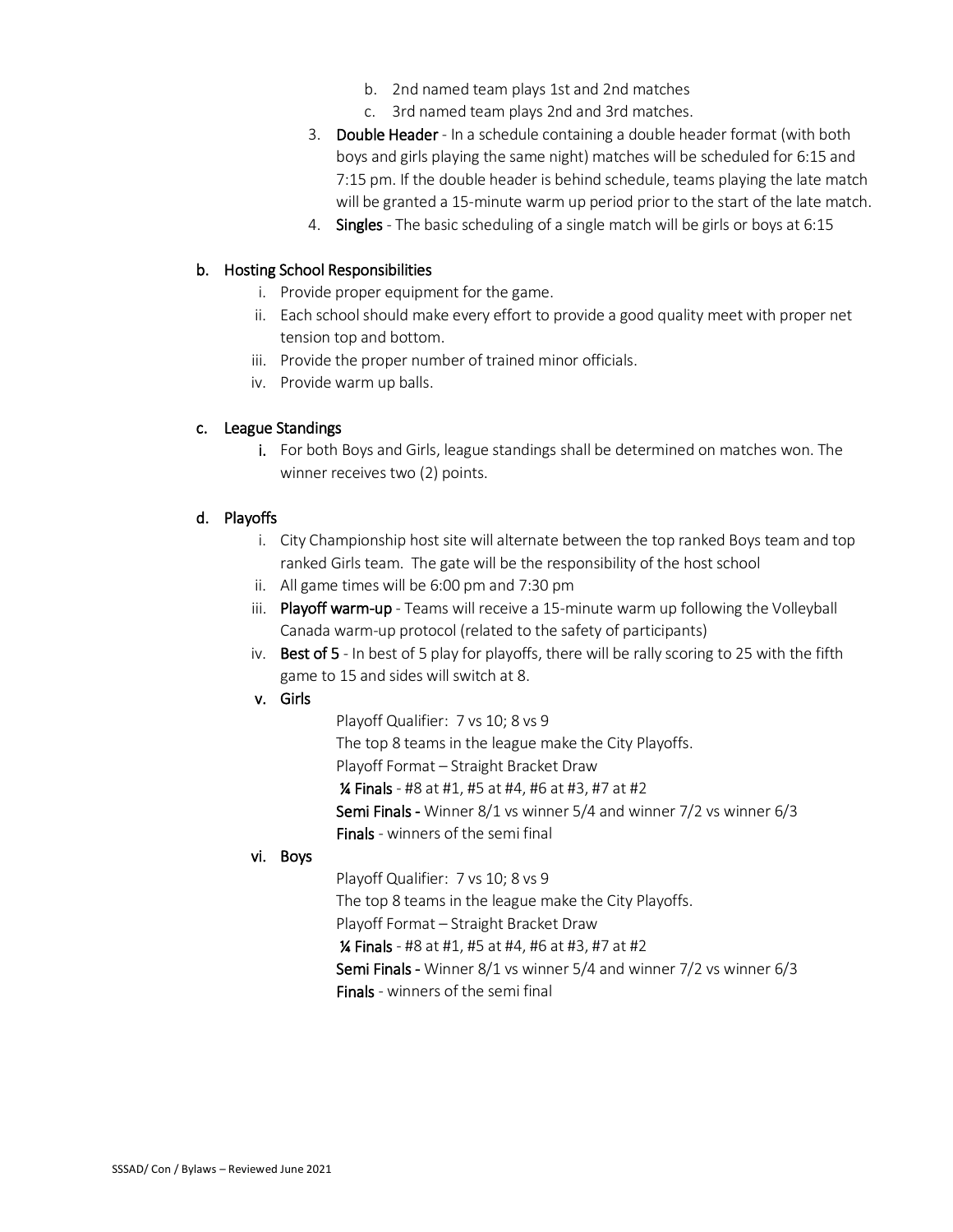#### e. Tournaments & Travel

### i. SSSAD Sanctioned Tournaments

# Mustang Volley

Host School: Mount Royal

Tournament type: Invitational

Number of teams involved: 12 girls teams and 12 boys teams

Saskatoon teams: Mount Royal plus 3 boys teams

Saskatoon teams: Mount Royal plus 4 girls teams

Selection of the Saskatoon teams will be based on a combination of the following Criteria: league standings, coaches poll, officials poll, past performances, how it will affect the reputation of the sport for the school, number of times at the tournament previously, final decision by Mustang Volley Committee

# TCU Guardian Cup Tournament

 Host School: St. Joseph Tournament Type: Invitational Number of teams involved: 8 Selection Criteria: St. Joseph plus 2 Saskatoon teams (by rotation) Dates: weekend following Thanksgiving

 Bethlehem Stars Boys Invitational Tournament Host School: Bethlehem Tournament Type: Invitational Number of teams involved: 8 teams – 2 pools of 4 Selection Criteria: Bethlehem plus 3 Saskatoon teams plus 4 outside teams Dates: First weekend in October

# ii. Travel

- 1. Not to exceed three "overnight" trips for competition (one out-of-province) in a season.
- 2. Travel for exhibition games, non-tournament or tournament to any point outside Saskatoon is unlimited but restricted to a 100 km radius of Saskatoon and where an overnight stay is not required. If a team exceeds the 100 km distance, then it will be designated as one of their three trips outside Saskatoon.

#### f. Protests

- i. Protests must follow CVA rules.
- ii. Refer to the SSSAD Bylaws Section F Article 21 Protests

# 6. Tie Breaking Criteria

a. Tie breaking criteria will follow CVA rules.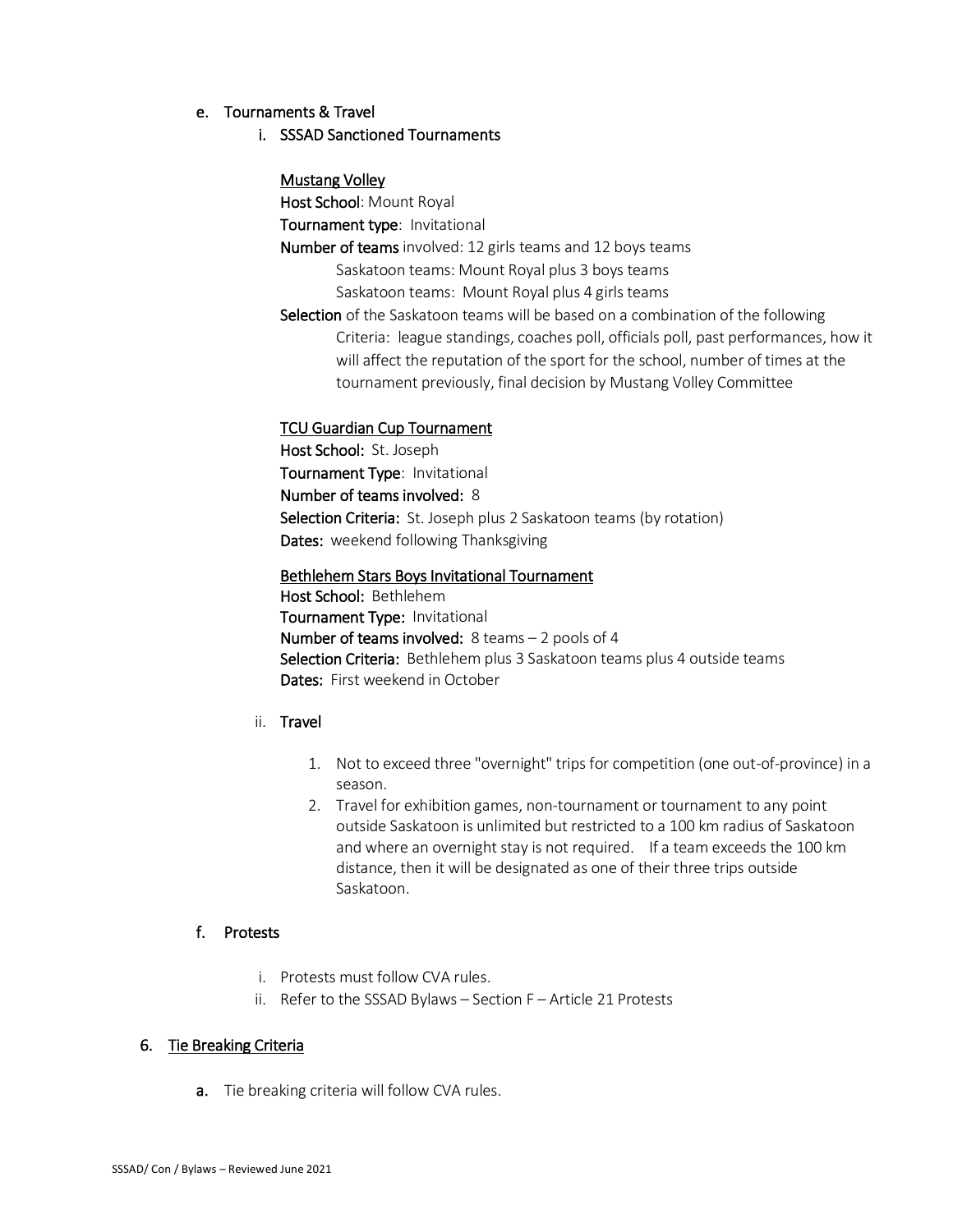# 7. Awards

- a. Trophies:
	- i. Girls
		- 1. League Champion the Joy Treleaven Trophy
		- 2. 5A City Champion J.L.A. Trophy

# ii. Boys

- 1. League Champion no name
- 2. 5A City Champion no name

# b. Medals:

i.  $1<sup>st</sup>$  and  $2<sup>nd</sup>$  place medals to be awarded

# 8. Discipline/Ejection

- a. Breach of bylaws by students or teams SSSAD Bylaws Section F Article 20 Breach of Bylaws
- b. Player Ejection SSSAD See SSSAD Bylaws Section F Article 17.4 Conduct
- The head official shall complete an Officials Special Report Form (E9) found on the SHSAA website (under forms). The E9 Form must be emailed to the Athletic Consultant immediately following the game.
- Coaches are required to report the player ejection to the Athletic Consultant
- Such suspensions shall be automatic.
- An appeal may be submitted by email by the Head Coach, Athletic Director and Principal to the Consultant (Athletics) by 5:00 p.m. on the next school day.

# c. Coach Ejection

- i. SSSAD See SSSAD Bylaws Section F Article 17.5 Conduct
- ii. SHSAA See SHSAA Bylaws Ejection of a Coach from a Contest